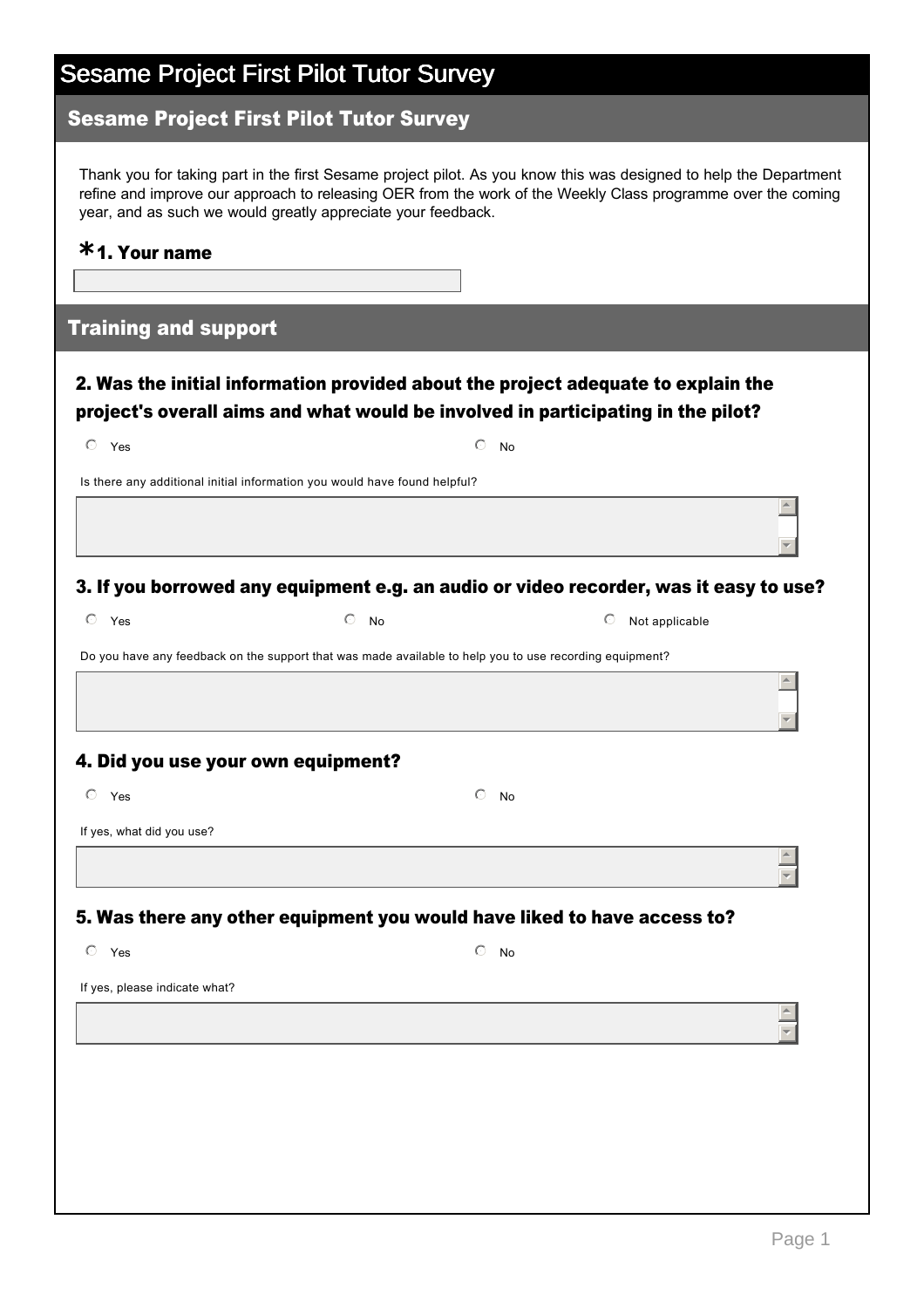## Sesame Project First Pilot Tutor Survey

#### 6. Were you provided with all the training and support you needed to participate in the pilot?

 $\overline{\textcircled{\small{\bullet}}}$  Yes  $\overline{\textcirc}$  No

Please suggest any additional training and support you would have liked, or think others would benefit from in the future. We would also welcome any other feedback on the training and support you received during the pilot.

#### Your experience of the pilot

7. How much time did you spend on the pilot in addition to the time you would normally spend preparing and teaching a Weekly Class course?

8. To create and release a similar amount of online resources for another course in the future, do you think it would take you:

 $\overline{C}$  About the same time nmlki  $\overline{C}$  Slightly less time nmlki Considerably less time

 $\overline{\phantom{a}}$ 

 $\overline{\phantom{a}}$ 

र |

▼∥

 $\overline{a}$ 

 $\overline{\phantom{a}}$ 

 $\overline{a}$ 

 $\overline{\phantom{a}}$ 

 $\triangle$ 

र |

 $\triangle$ 

र |

9. What was the best thing about participating in the pilot and releasing your content online?

10. What did you find most difficult or challenging about participating in the pilot and releasing your content online?

11. What would you say to encourage other Weekly Class tutors to participate in the project?

12. Based on your experience, what advice would you give Weekly Class tutors participating in future pilots?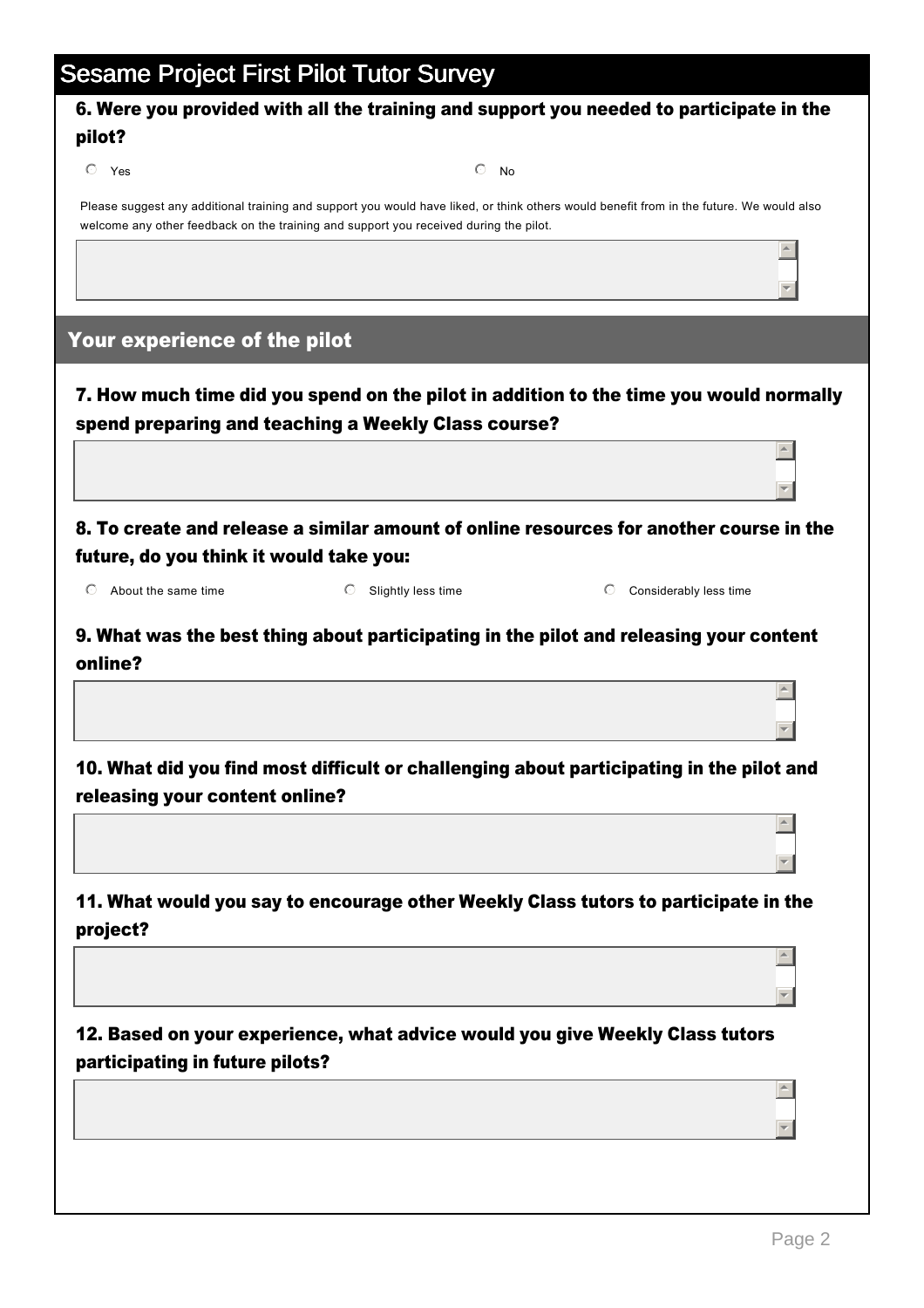|                                                           | <b>Sesame Project First Pilot Tutor Survey</b>                                                                            |                  |                                                                                          |
|-----------------------------------------------------------|---------------------------------------------------------------------------------------------------------------------------|------------------|------------------------------------------------------------------------------------------|
|                                                           |                                                                                                                           |                  | 13. Based on your experience of the pilot, do you plan to continue to create and release |
| open educational resources in future?<br>$O$ Yes          | $\bigcirc$                                                                                                                |                  | ⊙                                                                                        |
|                                                           | <b>No</b>                                                                                                                 |                  | Not sure                                                                                 |
|                                                           | 14. Based on your experience of the pilot, do you plan to continue to use open<br>educational resources in your teaching? |                  |                                                                                          |
| $O$ Yes                                                   | $\bigcirc$<br><b>No</b>                                                                                                   |                  | ⊙<br>Not sure                                                                            |
|                                                           | The open educational resources (OER)                                                                                      |                  |                                                                                          |
|                                                           | 15. Were you confident about identifying material suitable for release as OER?                                            |                  |                                                                                          |
| $\odot$<br>Yes                                            |                                                                                                                           | ⊙<br><b>No</b>   |                                                                                          |
| Do you have any other comments about this?                |                                                                                                                           |                  |                                                                                          |
|                                                           |                                                                                                                           |                  |                                                                                          |
| $\circ$ Yes<br>Do you have any other comments about this? |                                                                                                                           | ⊙<br><b>No</b>   |                                                                                          |
|                                                           |                                                                                                                           |                  |                                                                                          |
|                                                           |                                                                                                                           |                  | 17. Did you discover any OER, or other online resources, during the pilot that you       |
|                                                           | would not otherwise have known about?                                                                                     |                  |                                                                                          |
| $\circ$ Yes                                               |                                                                                                                           | $\odot$ No       |                                                                                          |
| selected for your course?                                 | 18. Do you have any comments about providing metadata (i.e. the supporting                                                |                  | information such as subject, description and keywords) about the resources you           |
|                                                           |                                                                                                                           |                  |                                                                                          |
| students?                                                 |                                                                                                                           |                  | 19. Did you receive any feedback about the online resources you provided from your       |
| $\circ$ Yes                                               |                                                                                                                           | $\bigcirc$<br>No |                                                                                          |
| If yes, please provide further details:                   |                                                                                                                           |                  |                                                                                          |
|                                                           |                                                                                                                           |                  |                                                                                          |
|                                                           |                                                                                                                           |                  |                                                                                          |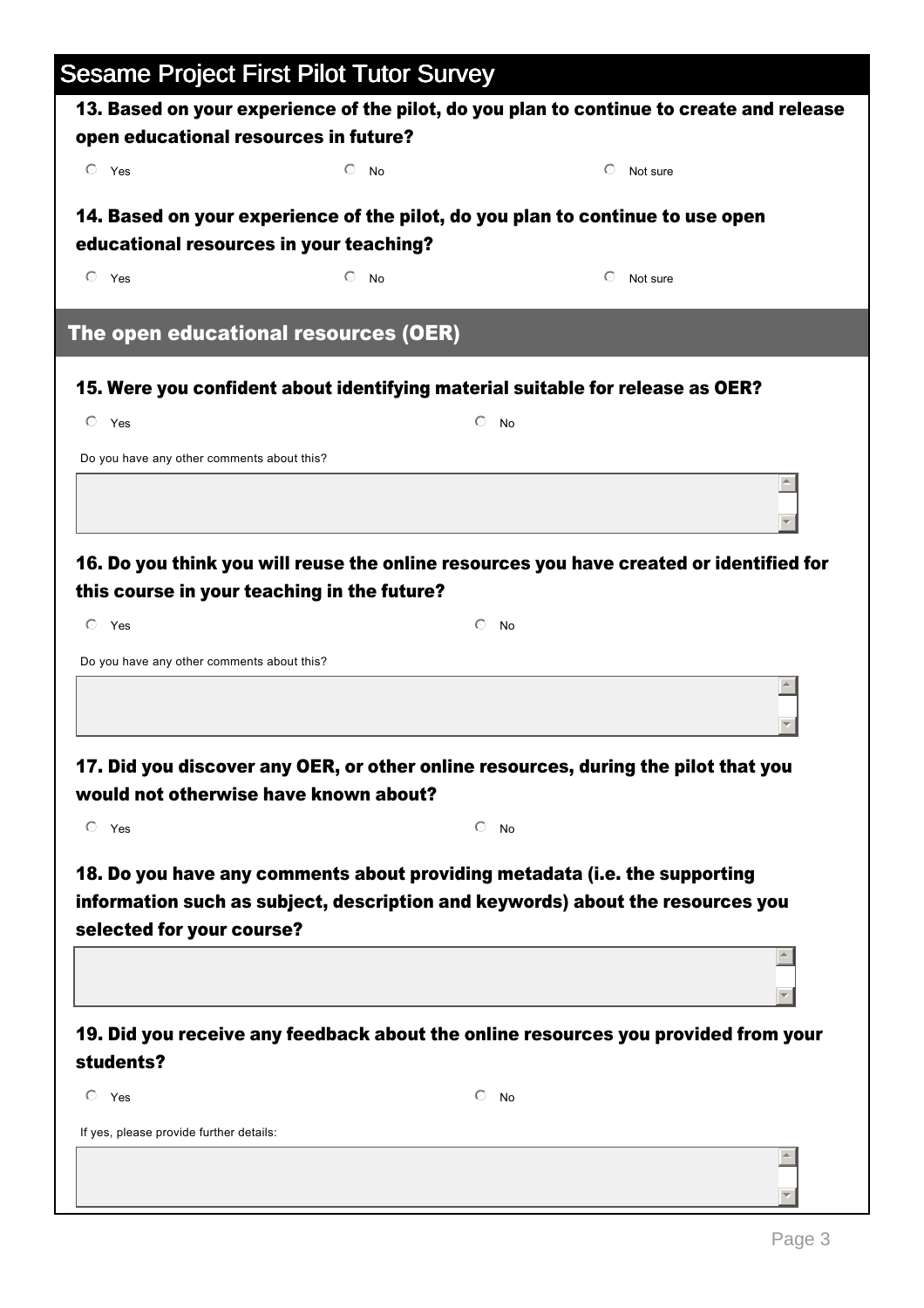